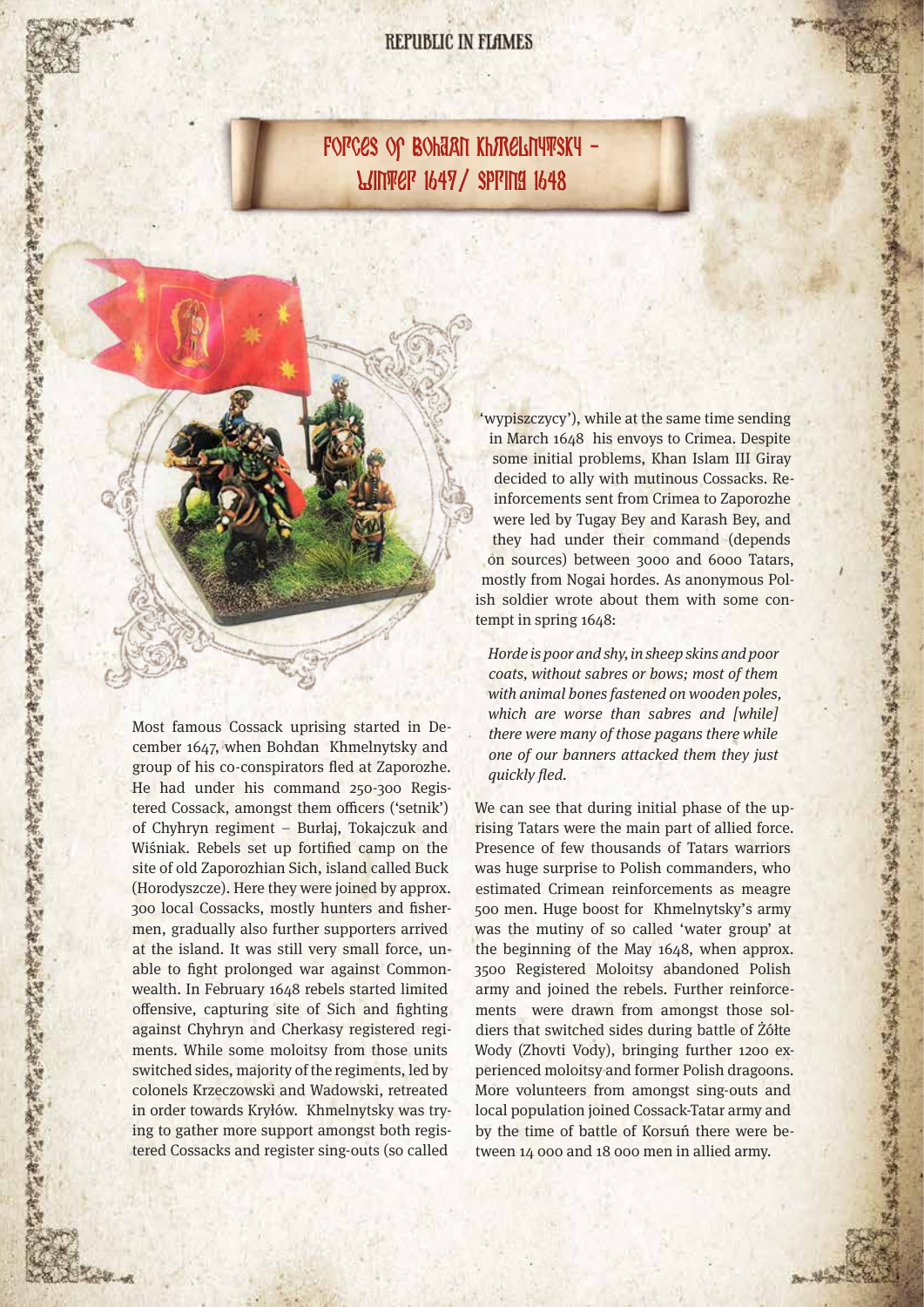## REPUBLIC IN FLAMES

# Special Rules

#### Heart and soul of rebellion

If Khmelnytsky is killed (or flees out of the table) the game ends automatically with a Historical Victory for the Enemy regardless of current result.

#### Hetman of Zaporizhian Host

Put a 2 markers next to Khmelnytsky (3, if you play at Task Force level). You may discard it to let a Cossack unit (but not Tartar) within 20 cm of Khmelnytsky use one of the following bonuses:

#### **Forward brothers!**

During the Movement phase chosen unit with Charge order gets +5 to second movement value and +1 to Combat resulution. Both effect last till the end of the turn. You may spend only one marker per unit during the one turn.

#### **Dress ranks!**

During the Orders phase one unit which is not Disorganized/Fleeing may make up to two Reorganization tests. It doesn't require Command Points.

#### **Hold the Line!**

"我在"為有"我在"為有"我在"都在"我在"都在"我在"我在"我在"我在"我在"都在"我在"我在我的在"我在"我在"我在对我在我的在"我在"我在"我在"我在"的"在"

Chosen unit may re-roll failed Morale test. You may decide about discarding marker after the roll.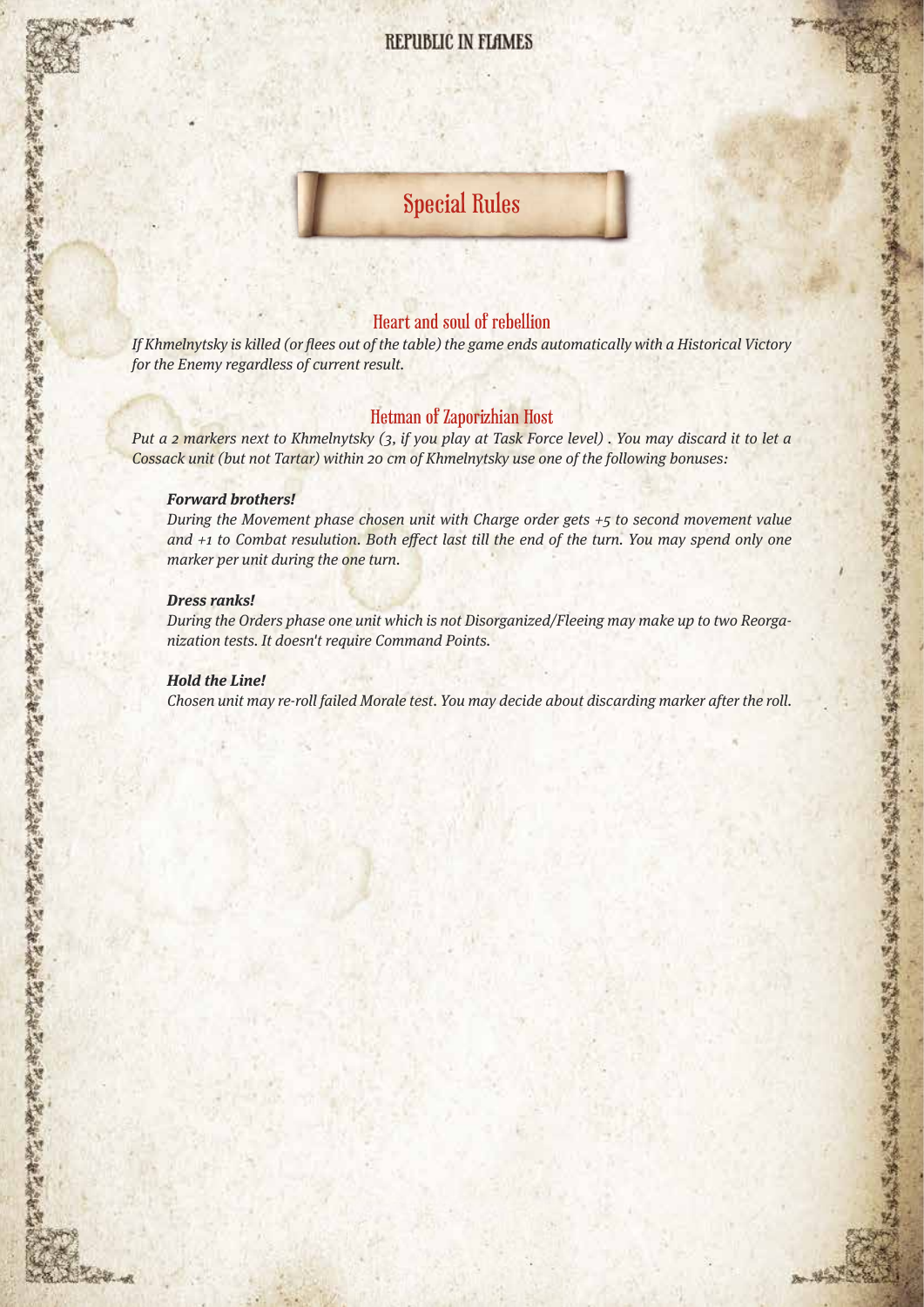# Forces of Bohdan Khmelnytsky - Winter 1647/ Spring 1648

Special rules:

WITHOUT WATER, MUD OR HOLES A COSSACK IS AS GOOD AS GONE, HETMAN OF ZAPORIZHIAN HOST, HEART AND SOUL OF REBELLION, ON THEIR OWN LAND



Warriors, They Have a Lot of Guns!, Their Sight is Better and More Penetrating...